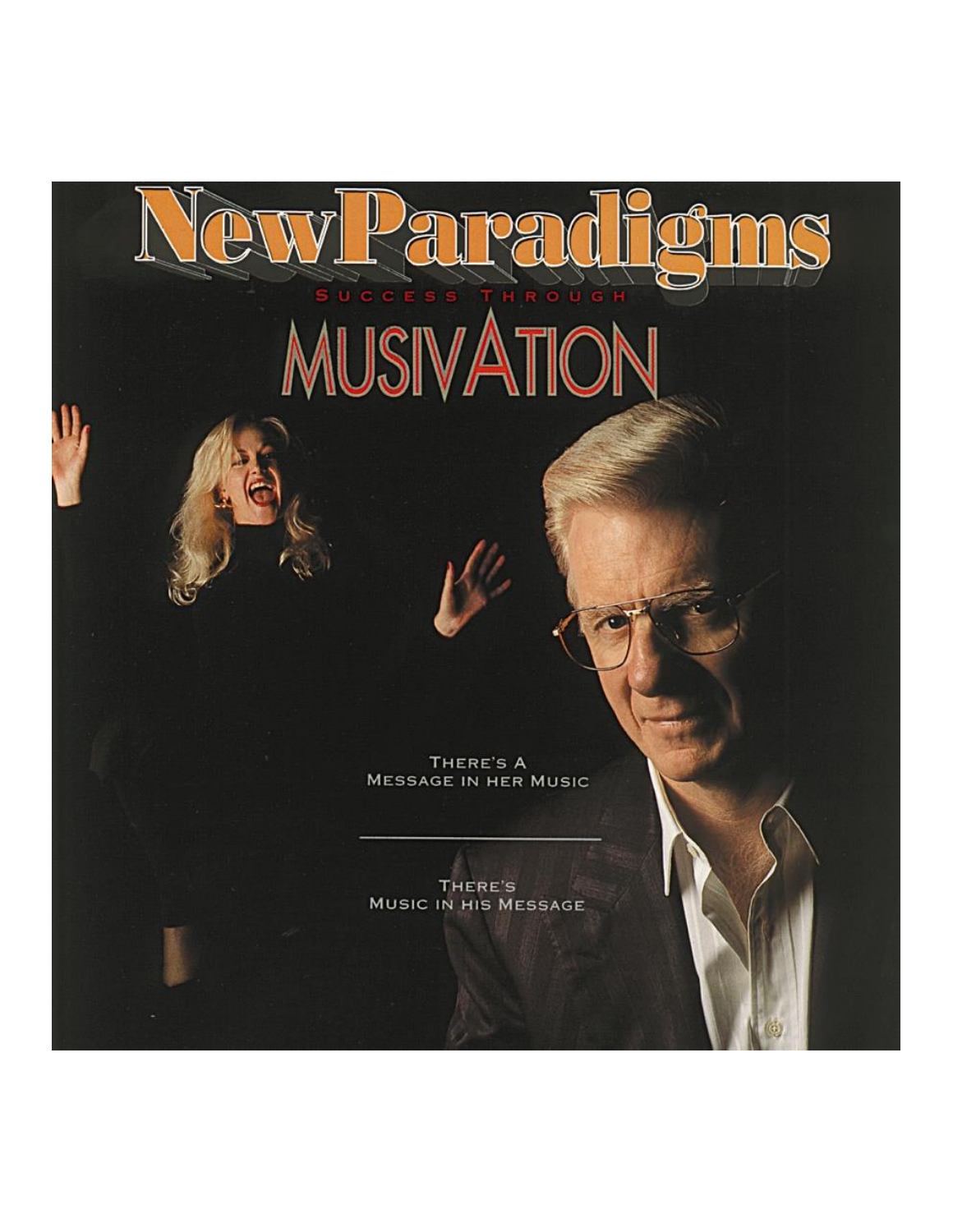

**P.O. BOX 12933 LA JOLLA, CA 92039-2933 CUSTOMER SERVICE E-Mail: [Team@TheMysticalExperience.com](mailto:Team@TheMysticalExperience.com) Websites: [www.MusiVation.com](http://www.musivation.com/) & [www.TheMysticalExperience.com](http://www.themysticalexperience.com/) & [www.MysticalGreetingCards.com](http://www.mysticalgreetingcards.com/)**

> *There is an undeniable force that regulates the magnitude of your success, and this is the power of your thoughts. Learn how to use your mind now and* BE A MAGNET TO SUCCESS through

# **NEW PARADIGMS™**

Hello My Friend,

Welcome to a dynamic 10-week program that will lead you to a new life.

As you become immersed in the contents of your New Paradigms™ audio MP3's (or CD's if you bought this a CD program) miraculous and marvelous things will begin to happen with constant regularity. A new world of beauty and prosperity will unfold and brighten your life.

The psychological discovery MusiVation™ is a vitally important aspect of New Paradigms™ that will alter your perception of learning. MusiVation™ will turn learning the Universal Laws that govern your growth, into a joy filled experience.

I want to sincerely congratulate you on making this investment in your future. Months and years from now you will look back upon this investment as being a wise one…it will also mark a wonderful turning point in your life.

I encourage you to follow the instructions to the letter. Although these instructions are simple and at times may feel illogical…they are important and they WORK!

Last but not least.... remember life is HERE and NOW. Enjoy it!

Love and Success,

Nechell

Michele Blood

**PS** Go now to [www.TheMysticalExperience.com](http://www.themysticalexperience.com/) and watch my Free videos.

**If you are not as yet part of this and you would love to have Light Transmitted to you every week, please go ahead and email me directly at [Team@TheMysticalExpereince.com,](mailto:Team@TheMysticalExpereince.com) and I will give you an entire month for only \$10. Considering it is \$108 for only one Light Transmission and prayer for your well being, this is a wonderful opportunity for you to experience these Light Transmissions. Awaken your evolution and receive prayers each day.**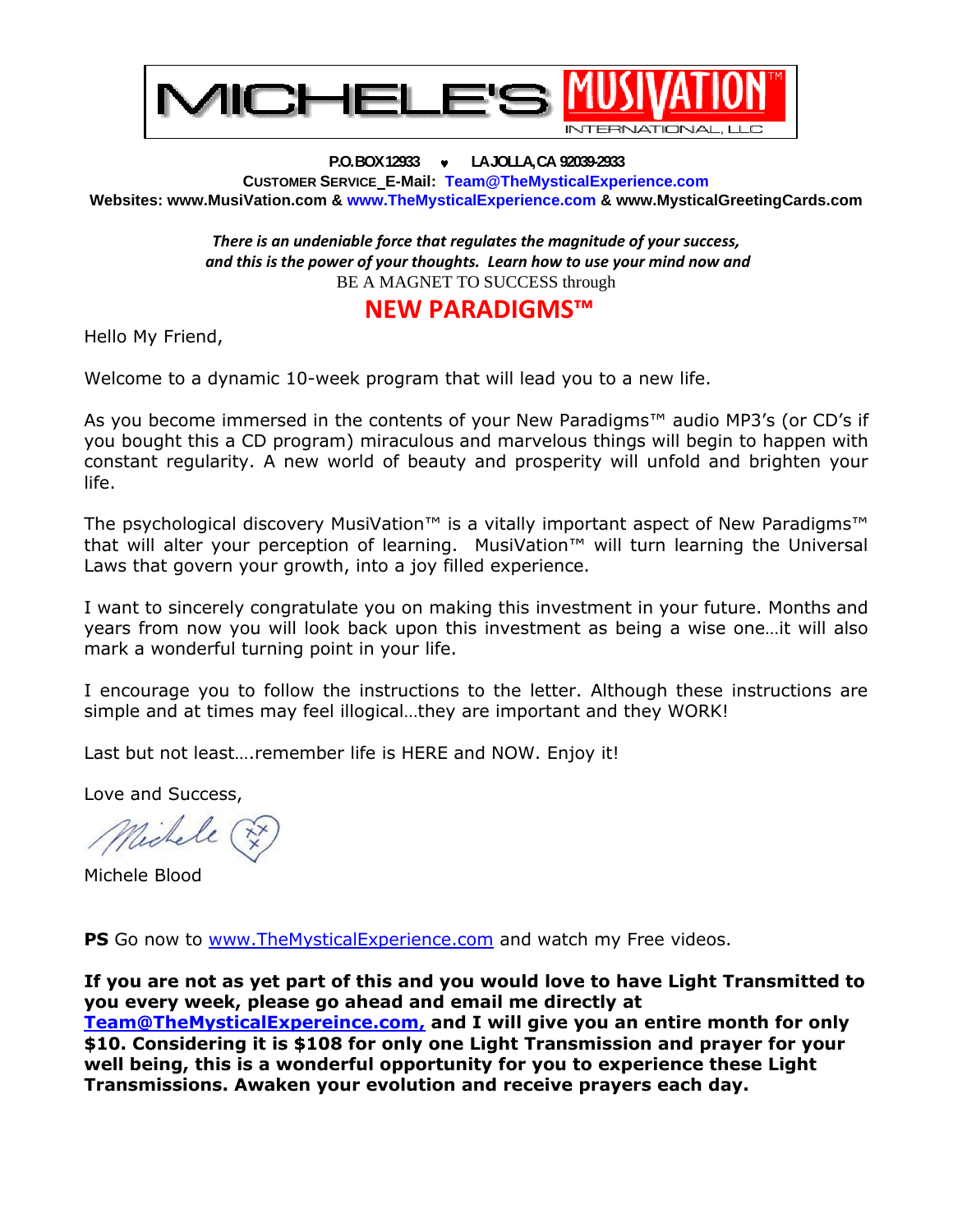# **Instructions for Effective Use of New Paradigms with MusiVation**

- 1. Listen to each of the six audio CD's (or MP3's) in this series once or twice to satisfy your curiosity and become aware of the contents of each topic. (On MP3 if you bought downloads #6 is more MP3 track downloads than 1).
- 2. Read the lyrics for each of the songs slowly and THINK. As you read, pay very close attention to the message in each line. There is real power in each line. There is real power in each of these songs. Memorize these lyrics…sing the songs over and over again until they begin to play themselves in your marvelous mind. Become as familiar with these lyrics as you are with your own name.
- 3. Remove cassettes #1 SUCCESS and #2 MUSIVATION SONGS from your album. Place the album away from direct sunlight or extreme heat.
- 4. Begin to play both cassettes of "SUCCESS" and "MUSIVATION" songs alternating one, then the other. Continue to play the two cassettes over and over every day for a week. Refuse to listen to anything else. While you are in your car, leave your radio off and "SUCCESS" on.
- 5. Read the lyrics as each song is playing. Sing along with Michele…really sing…get emotional, put your heart into each song just like Michele is doing. This will help with your memorization. Every time you sing these lyrics, you alter the old conditioning a little. The repetition of lyrics being impressed upon your sub-conscious mind will alter your Paradigms and improve the quality of every aspect of your life.
- 6. After you listen to the "MUSIVATION SONGS" and "SUCCESS" for a week, put "SUCCESS" back in the album and take out the "DECISION" cassette. The "MUSIVATION SONGS" cassette stays out with all of the cassettes. Begin a new week with your "DECISION" cassette and the songs. Listen often every day for week with the cassettes. Repetition is very important.
- 7. Continue with this pattern until you have visited with each of the five messages for an entire week. THEN…REPEAT THE PROCESS FOR FIVE MORE WEEKS.
- 8. Begin each of the ten weeks as follows:
	- a. Each week when you put a new cassette on and play it through twice, follow (b), (c) and (d) instructions.
	- b. Write down on a card four points from the lesson that you will incorporate into your personality.
	- c. How you will employ the four points.
	- d. How you will measure your progress.
- 9. Make a written commitment and sign it stating that you will follow these instructions to the letter...to accomplish by making New Paradigms<sup>TM</sup> with MUSIVATION<sup>TM</sup> a part of your life. Give a copy of this commitment to a person you have respect for. Carry a copy with you everyday…reading your commitment aloud each time you listen to a cassette. Read it every morning upon arising and again before retiring at night.
- 10. CAUTION: Your old paradigms may put up a real fight. Old paradigms do not like being replaced. Your old conditioning could cause you to feel that listening to these cassettes as instructed is foolish behavior, when exactly the opposite is probably true. What you have been doing in the past was probably foolish behavior by comparison. This ten-week program is a highly effective personal development program. It will ultimately lead you to receiving everything you will ever want.

Listen & Sing Be Persistent. Love…Light…Fun and Success

**Bob Proctor Michele Blood 3555 Don Mills Road, Suite 6-263 MusiVation Int'l LLC Willowdale, Ontario, CANADA M2H 3N3 PO Box 12933 Tel: 416-498-6700 Fax: 416-498-4592 La Jolla, CA 92039, USA**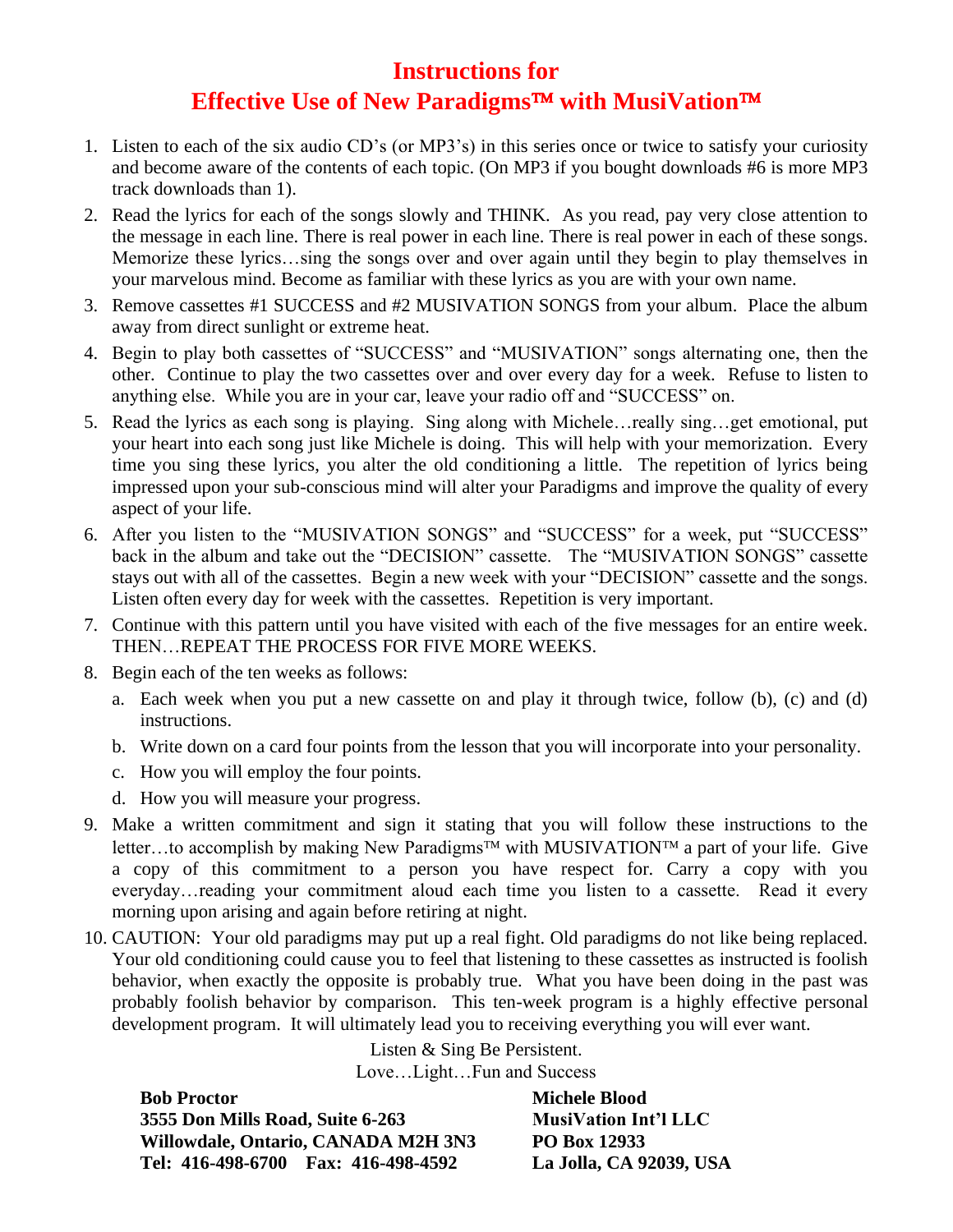# **SUCCESS**

Chorus **Success** Success…Success x 2 Ah…Ah… Success…Success

#### Verse 1

True Success is the direction you choose your life to go So build a mental image of beauty the world will follow your glow Success always follows imagining, you'll brighten everything you touch Your mind's a part of infinite good, you can never ask too much So ask for

(Repeat chorus)

# Verse 2

Put Spirit's name on every image, fit them next with wings of gold Send them flying into infinite, by law they must unfold We just came here for a visit, to create both day and night We are guided by pure Spirit and protected by white light

(Repeat chorus)

We just came here for a visit, to create both day and night We are guided by pure Spirit and protected by white light

(Repeat chorus until end)

# **DECISION**

Decision!!! Decision Decision Decision

Winners make them fast, losers make them slow Winning is a choice, just decide and go

> Decision!!! Decision Decision Decision

Make decisions…be decisive, show the world you're bold You'll be loved…you'll be admired, you'll attract your share of the gold

> Decision!!! Decision Decision Decision

It's a single mental move, that turns the dark to light So make decisions…be decisive, your fears will take flight Decision!!! Decision Decision Decision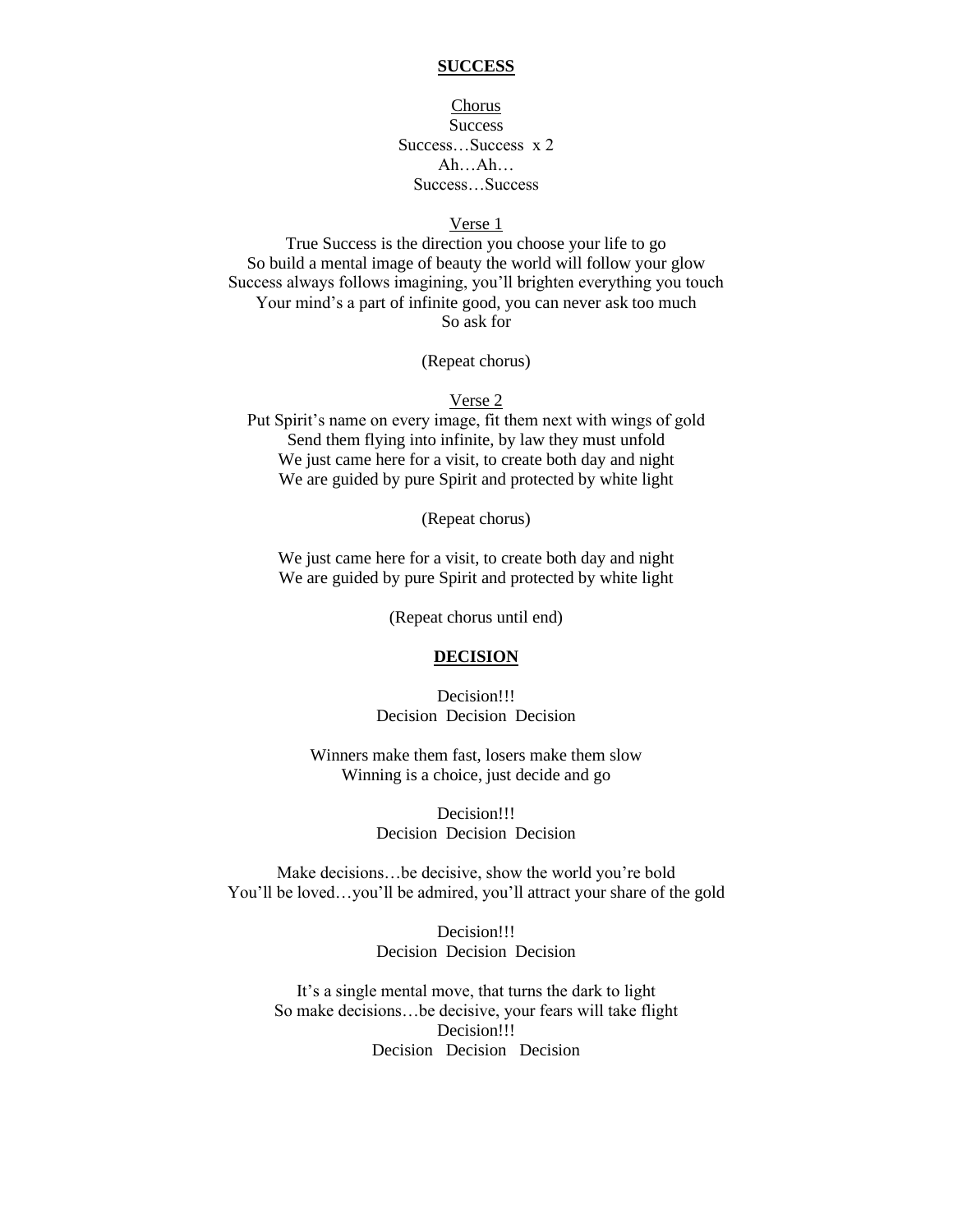#### **RISK**

Verse 1Risk opens the door to a brand new place It gives you courage and it gives you grace You'll love, you'll learn, grow and be free Come on take a risk, it's for you and me Take a risk…everybody

#### Chorus

Be bold, be brave Stand straight and tall Let the power flow You're gonna x 2 Win it all Come on take a risk

Verse 2 In the magic place everybody's free It's the spot your Spirit oh longs to be When you risk, remember that you're not alone So get up and out of your comfort zone Take a risk… everybody

(Chorus repeat x 2)

Take a risk to freedom Freedom You're going to the place we're homesick for Freedom Take a risk to freedom

#### **PERSISTENCE**

Verse 1 Fame & fortune stand there waiting they will never fade away They're both yours for the asking but there's a price you need to pay

(Chorus 1) It's PERSISTENCE…PERSISTENCE That shovels up the gold It's persistence, yes persistence that brings fame for you to hold

> Verse 2 Fame is not a common suitor And fortune's fickle I am told You must develop that one ingredient Or you're alone out in the cold

(Chorus 2) It's persistence, yes persistence That expresses what you've got It's persistence, yes persistence That makes fame & fortune both so hot

Verse 3 You beat resistance with persistence You stay until the job is done Your reward will be fulfillment You'll know inside that you have won

(Chorus 3) With persistence, persistence I'll go the distance every time With persistence, yes persistence If I want it then it's mine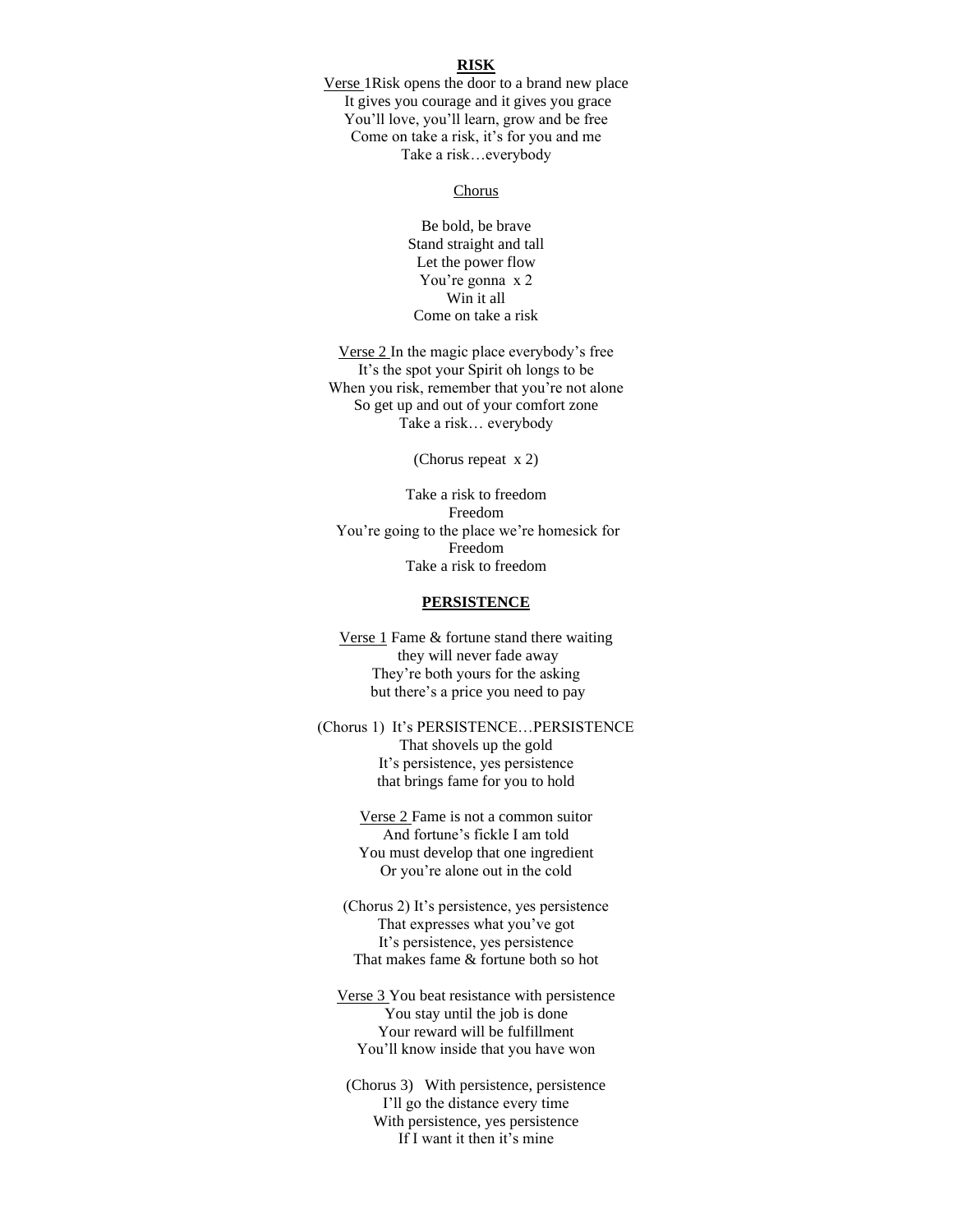### **ACTION**

# By M.Blood and B.Proctor

Don't Force it, reinforce it It's expression of an impression

# **IT'S ACTION**

*(Chorus)* Gonna find a real goldmine Gonna find a real goldmine With Action I know it's happened

Gonna find a real goldmine Gonna find a real goldmine With Action I know it's happened

*(Verse)* I'm letting go of doubt and fear Letting in a good idea With Action I know it's happened

I'm letting go of doubt and fear Letting in a good idea With Action I know it's happened

# EXPLOSIVE ACTION

**ITS ACTION !!**